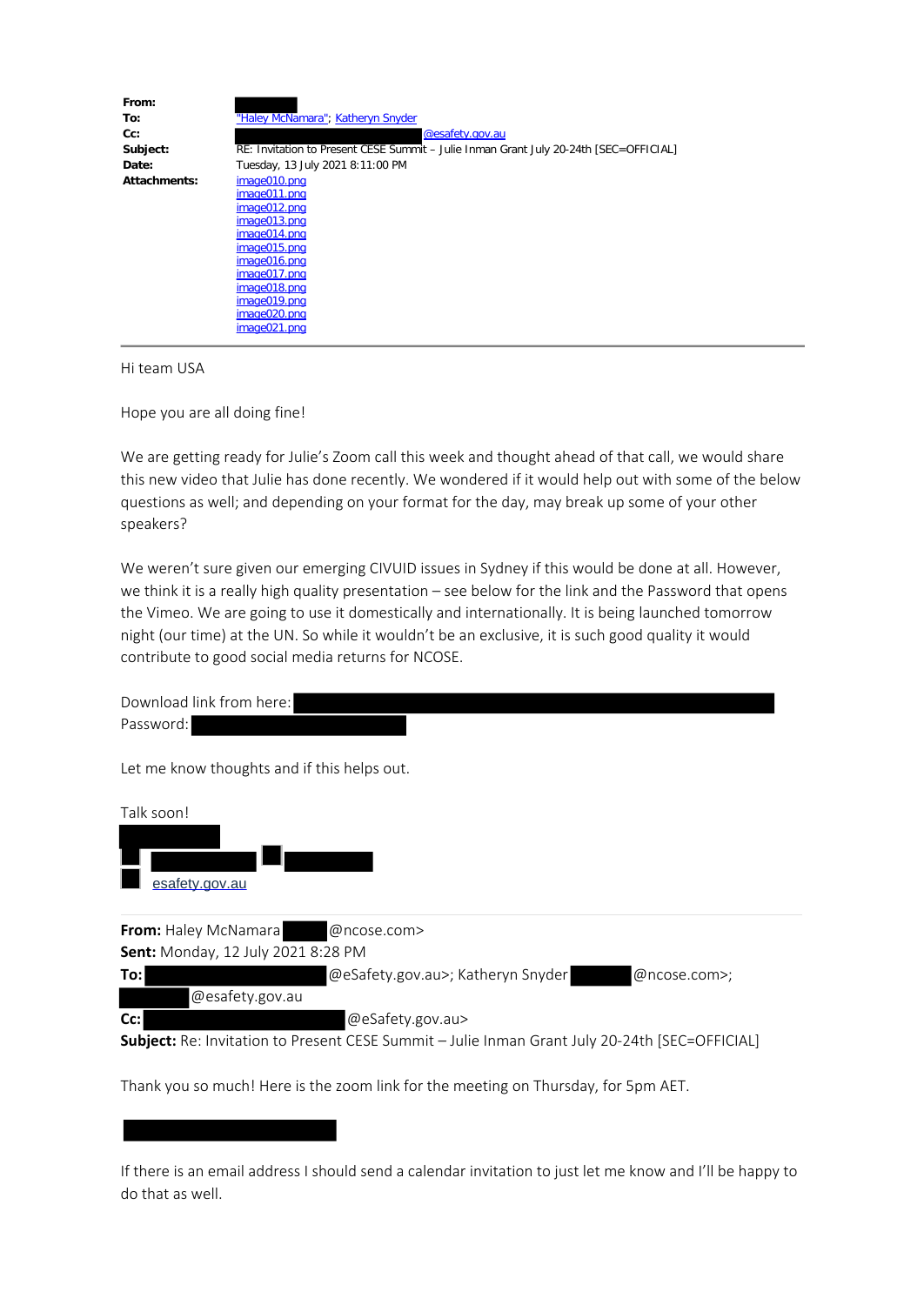Best.

Halev

 $\overline{\phantom{a}}$ 

| @eSafety.gov.au><br>From:                                                                      |
|------------------------------------------------------------------------------------------------|
| Date: Friday, July 9, 2021 at 6:43 AM                                                          |
| To: Katheryn Snyder<br>@ncose.com>,<br>@esafety.gov.au                                         |
| @esafety.gov.au>                                                                               |
| Cc: Haley McNamara<br>@ncose.com>,<br>@eSafety.gov.au>                                         |
| Subject: RE: Invitation to Present CESE Summit - Julie Inman Grant July 20-24th [SEC=OFFICIAL] |
| Dear                                                                                           |
|                                                                                                |
| Thursday, 15 July at 5pm would be a good time for Julie to do this work.                       |
| We look forward to the interaction with Haley.                                                 |
|                                                                                                |
| Please send through a zoom link.                                                               |
| Kind regards                                                                                   |
|                                                                                                |
|                                                                                                |
| esafety.gov.au                                                                                 |
|                                                                                                |
| From: Katheryn Snyder<br>@ncose.com>                                                           |
| Sent: Thursday, 8 July 2021 2:49 AM                                                            |
| @eSafety.gov.au>;<br>@esafety.gov.au<br>To:                                                    |
| Cc: Haley McNamara<br>@ncose.com>;<br>@eSafety.gov.au>                                         |
| Subject: Re: Invitation to Present CESE Summit - Julie Inman Grant July 20-24th [SEC=OFFICIAL] |
|                                                                                                |
| ear                                                                                            |

I hope this email finds you well. We are excited that Commissioner Inman Grant is able and willing to part icipate in this CESE Summit. A 1:1 interview style presentation will be fine with us. Our Vice President of Global Partnerships and Events, Haley McNamara will be the one to conduct the 1:1 interview. Please find below the list of the questions we would like to discuss: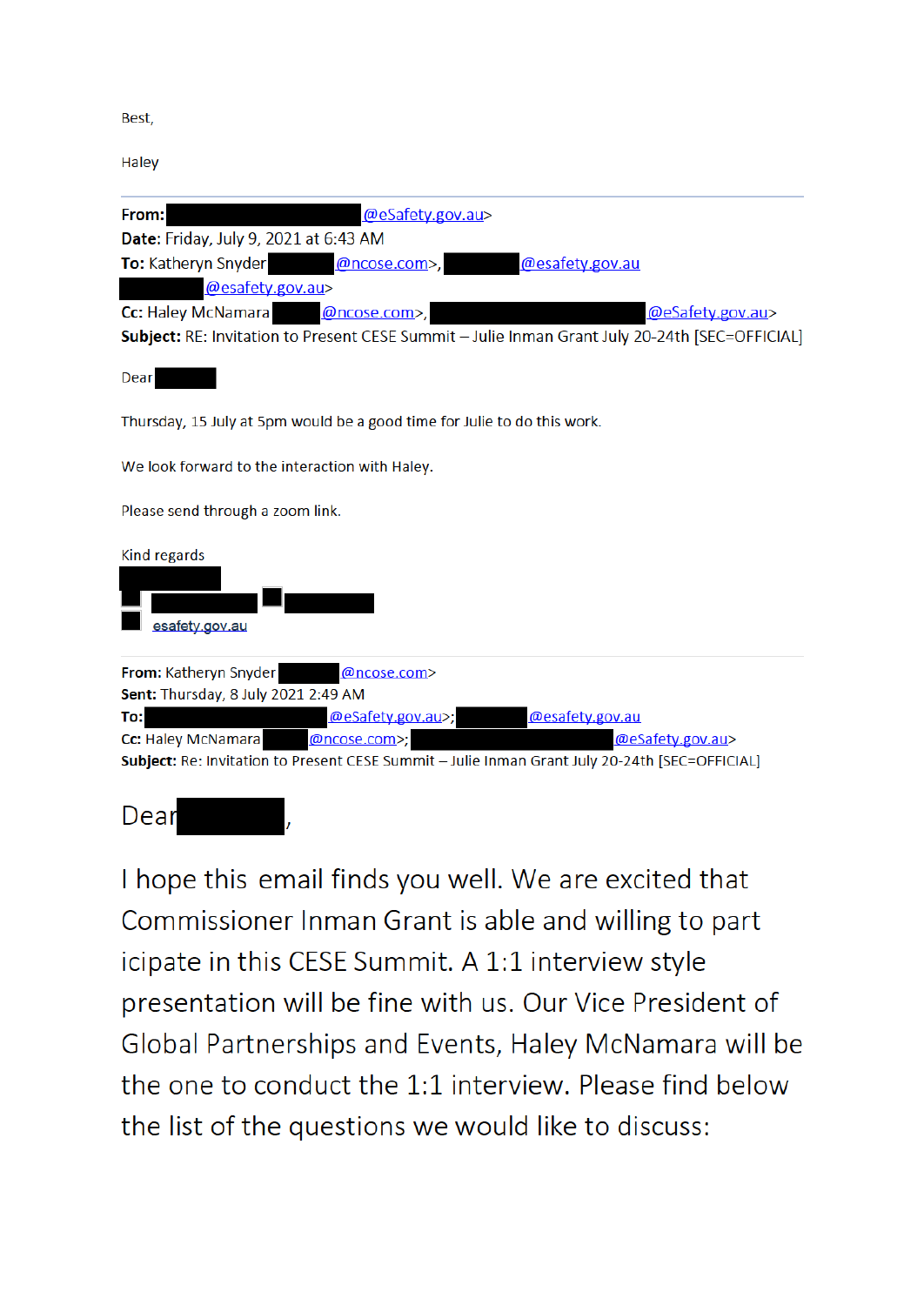- **• Commissioner Inman Grant's personal background and what the eSafety Commission is / why it's needed**
- **the Safety by Design principles and particularly how they may help stop grooming or online sexual abuse**
- **how she's worked with different stakeholders including NGOs, and the importance of those partnerships**
- **what are the responsibilities of corporations to prevent or intervene in online sexual exploitation**
- **the rising problem of image-based abuse and what tools / support they offer**
- **an overview of where Australia currently stands regarding user age verification for online pornography**
- **Now that the eSafety Commissioner is developing a roadmap for what implementing age verification could look like, what are the potential benefits of age verification that they're seeing / what are the more challenging questions they wrestle with**
- **Any advice for those who work with or within other country's governments on how to set up something similar to the eSafety**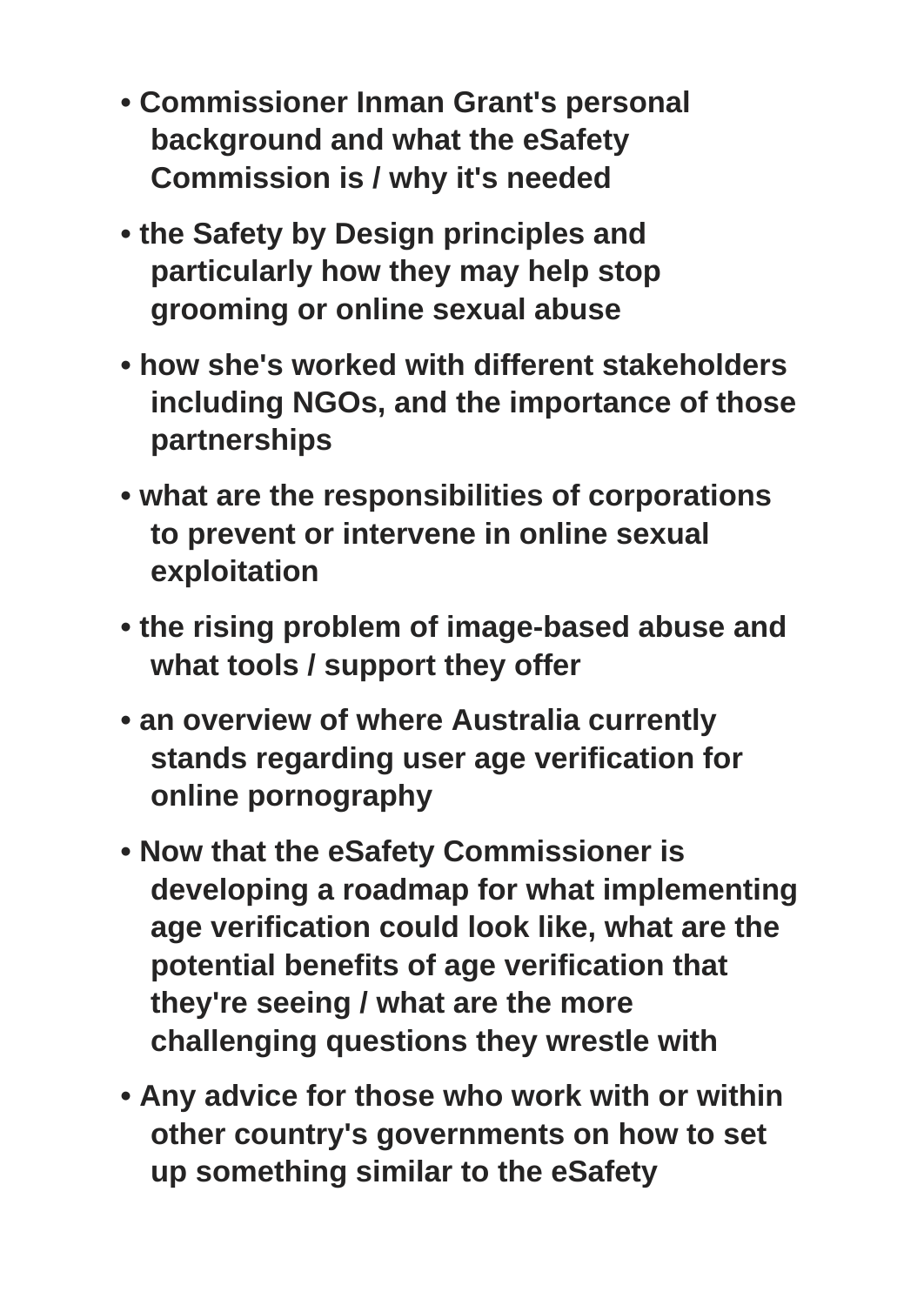# **Commission's work, or to be more proactive about addressing these problems**

Please respond with which of the following dates/times will work for the Commissioner to record the interview with us and we will send a Zoom link with the invitation details.

Friday July 9th at 5pm, 6pm, 7pm Australian Eastern Time Tuesday July 13th at 5pm, 6pm, 7pm Australian Eastern Time Wednesday July 14th at 5pm, 6pm, 7pm Australian Eastern Time Thursday July 15th at 5pm, 6pm, 7pm Australian Eastern Time

If you have any further questions or concerns, please do not hesitate to contact me.

Warm Regards,

Katheryn NCOSE Events

| From: I                             | @eSafety.gov.au> |  |  |  |
|-------------------------------------|------------------|--|--|--|
| Sent: Tuesday, July 6, 2021 1:03 AM |                  |  |  |  |
| To: Katheryn Snyder;                | @esafety.gov.au  |  |  |  |
| Cc: Haley McNamara;                 |                  |  |  |  |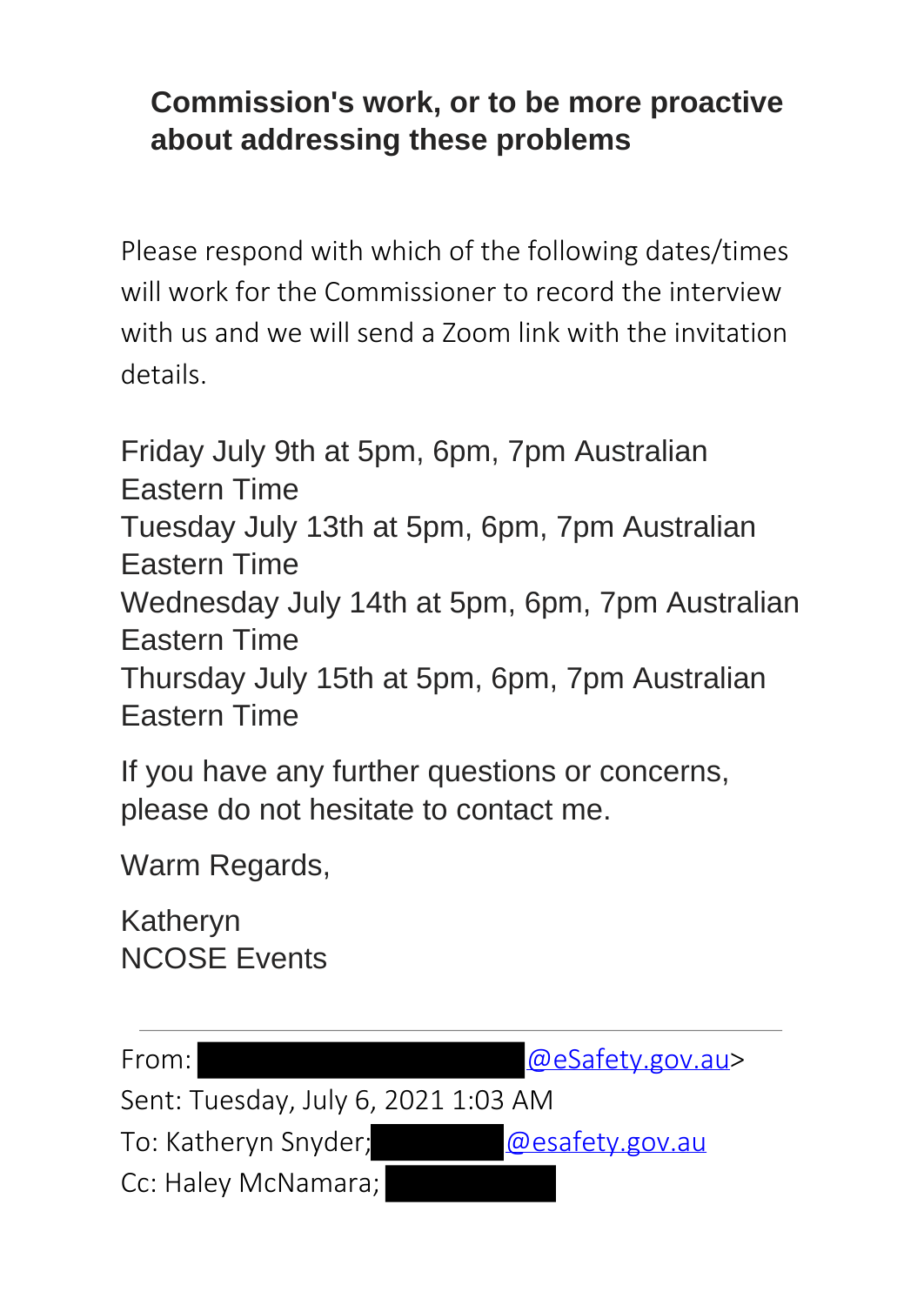Subject: RE: Invitation to Present CESE Summit – Julie Inman Grant July 20-24th [SEC=OFFICIAL]

Dear Katheryn

Thanks for your email. The Commissioner will be able to participate in your upcoming CESE Summit with the Vice President, Haley McNamara.

Could this be achievable on a Zoom call in a 1:1 interview with the VP?

To assist in our planning and preparation we would be grateful if you could please advise the interview questions in advance.

To this end, could you please confirm what the anticipated date would be for this Zoom call.

Thank you for the opportunity to be involved in this critical event #EndExpoloitationMovement! We don't need an honorarium to be paid.

Looking forward to hearing from you soon – if a call would work to talk about things let's have a call.

Kind regards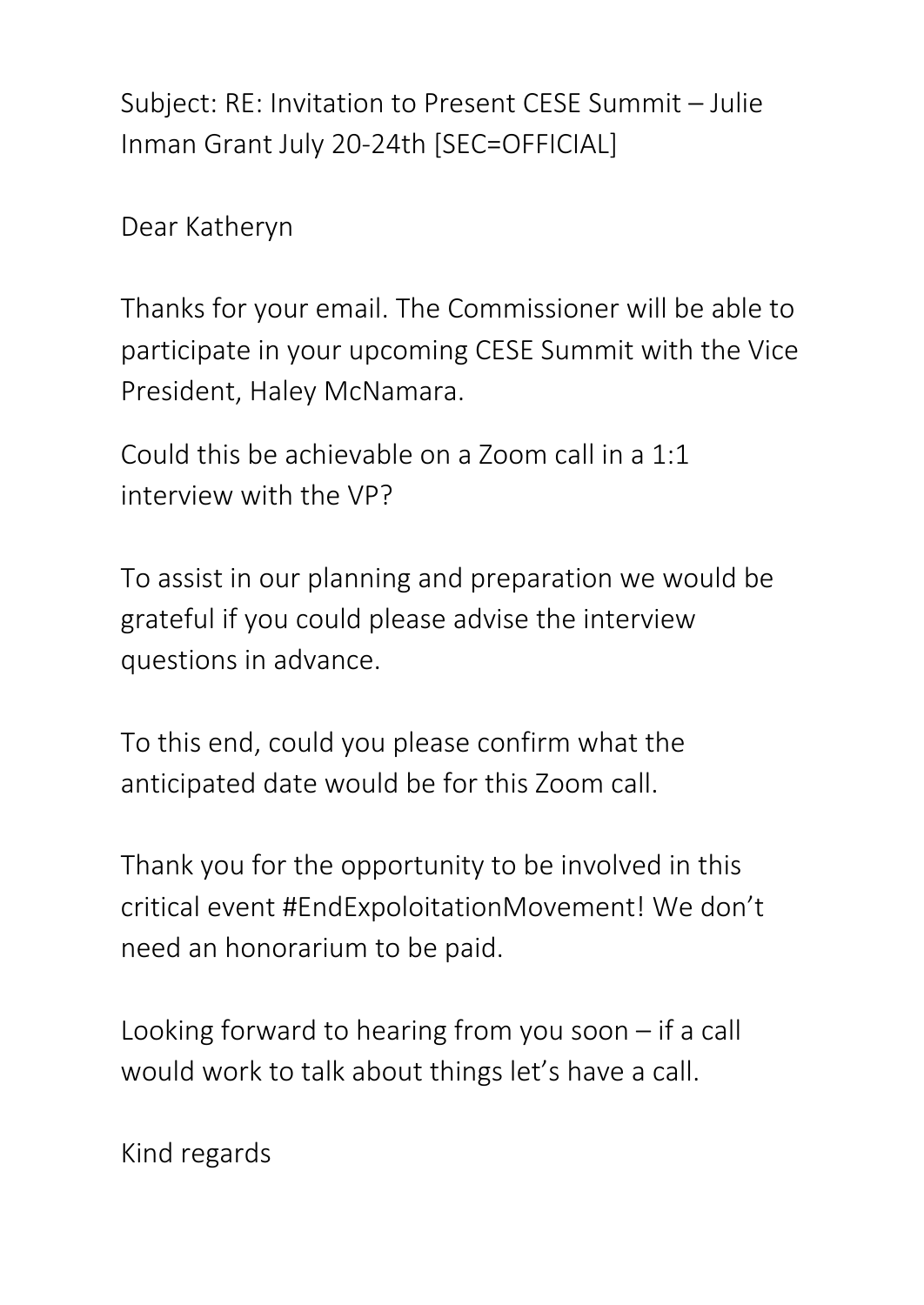



I spoke with my colleagues today and due to the closeness of the Summit date, if Ms. Inman Grant has the time and would be able to participate, we would love for her to do a prerecorded presentation, or she may participate in an interview style presentation with our Vice President, Haley McNamara. Please let us know whichever style is more convenient and would allow Ms. Inman Grant time to prepare.

Here are the answers to your questions in bold: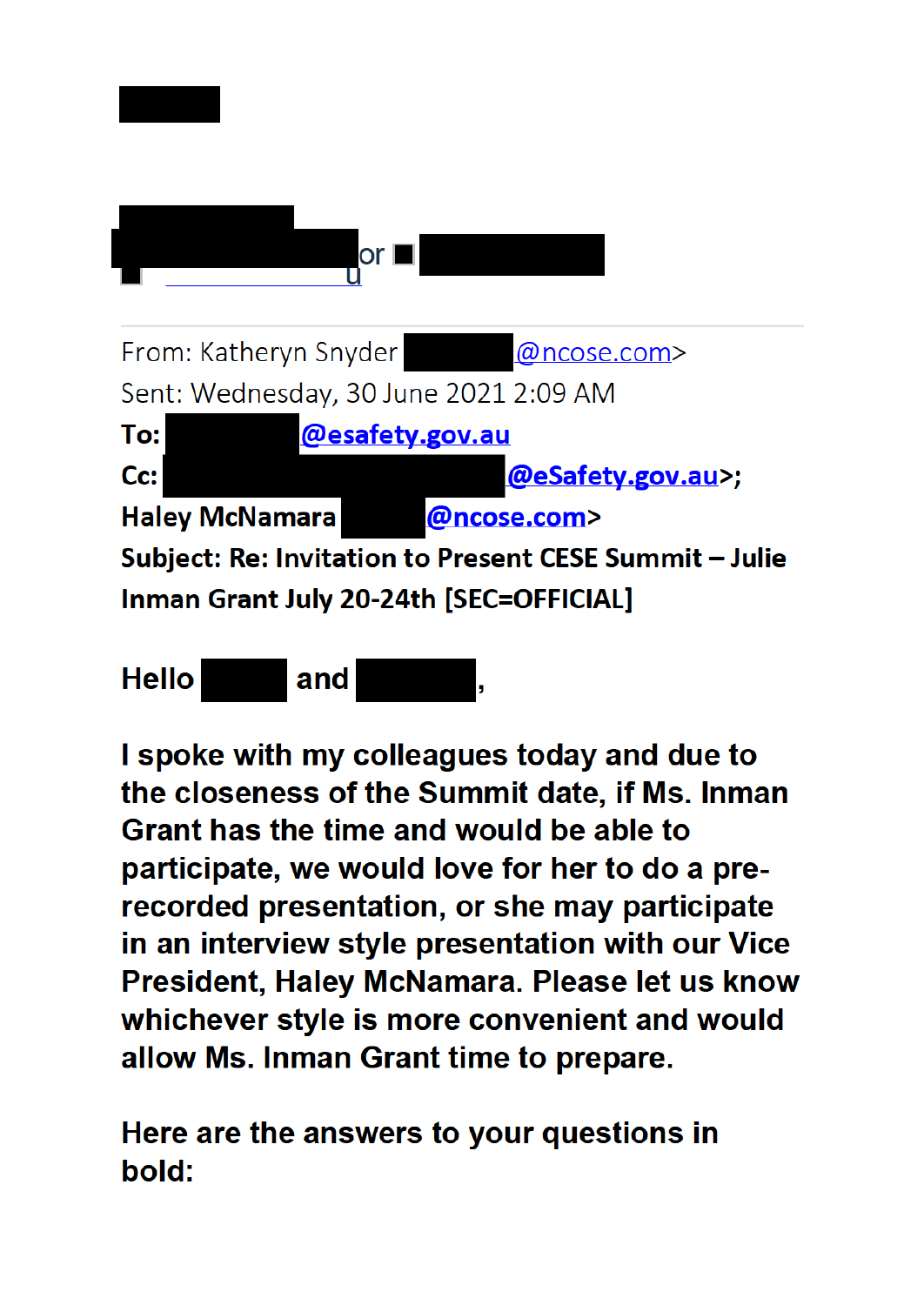- · **Name of event**
- **Coalition to End Sexual Exploitation Online Global Summit 2021**
- · **Purpose/goals of the event**
- **Please find the information about the CESE Summit on our website here.**
- · **Date and time**
- **July 20-24th**
- · **Location (if virtual what platform and is a recorded message an option)**
- **The Summit is virtual and we are only doing pre-recorded presentations**
	- · **Expected number of attendees and their areas of interest if applicable**
- **Last year we had over 22,000 attendees. This year our goal is 25,000**
- · **Names of other speakers**
- **Please find the list of speakers here.**
	- · **Background on your organisation**
- **The National Center on Sexual Exploitation has been a leader in the movement since the early 1960's. Please find more information about our history and staff members by visiting our website here. We**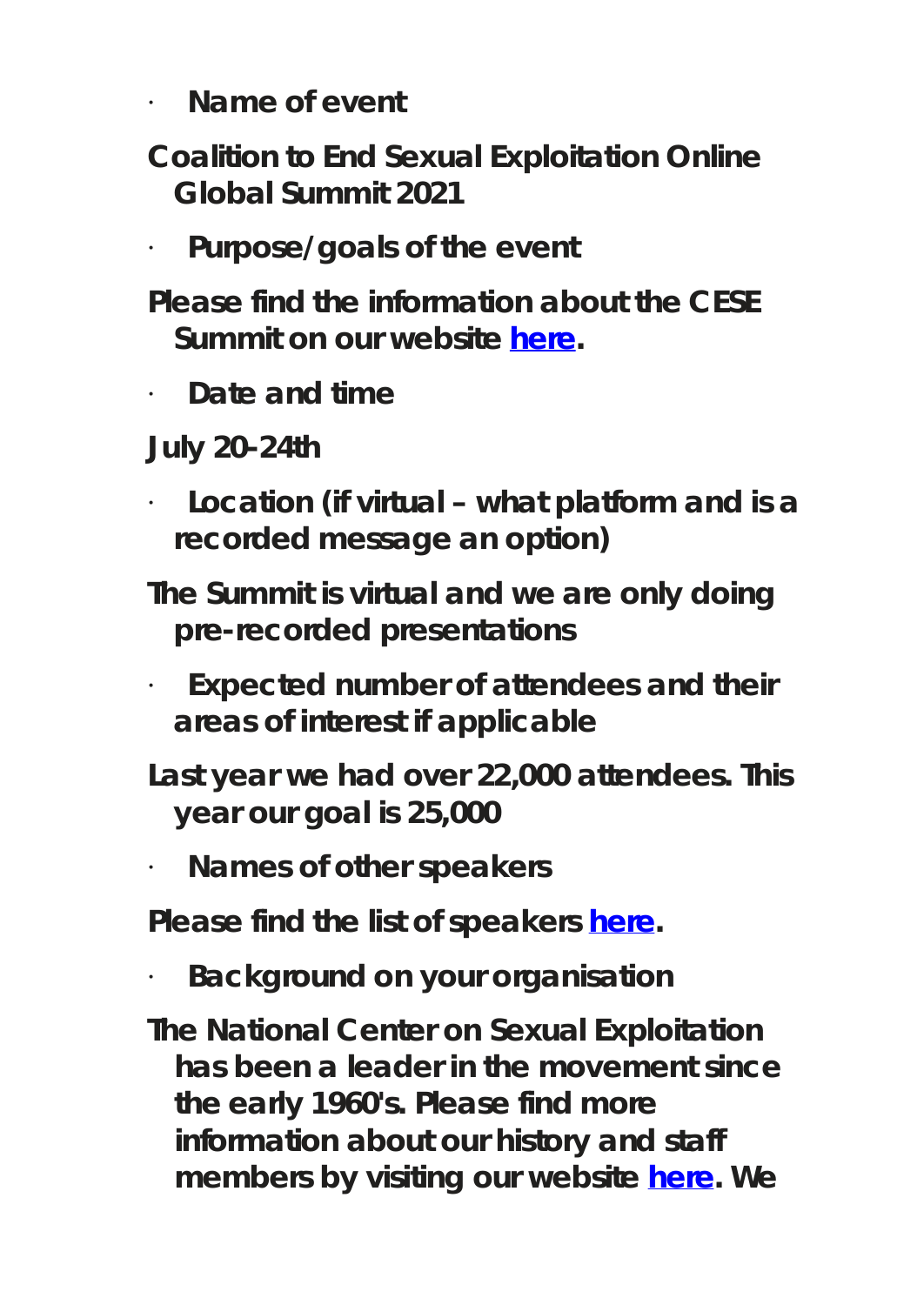**work with National and Global leaders to fight against the sexual atrocities of humanity.**

**Please find the logistics of the event below and please ignore the deadline dates. If it all possible we would love to have Ms. Inman Grant's recorded presentation or interview by July 9th if she agrees to participate.** 

### Speaker Agreement

**Please sign the speaker agreement that will be emailed to you upon agreeing to participate from DocuSign with the subject line:** *Please DocuSign: Speaker Agreement\_2021 CESE Summit.docx*

### Presentation Details

· **Title: TBD - we would love to hear your thoughts on a title and content of what you would like to potentially present.** 

- · **Time Limit: 20-25 minutes** 
	- · **Format:**

**o Pre-recorded Presentation with NCOSE on or before July 9, 2021. You may record the presentation on your own**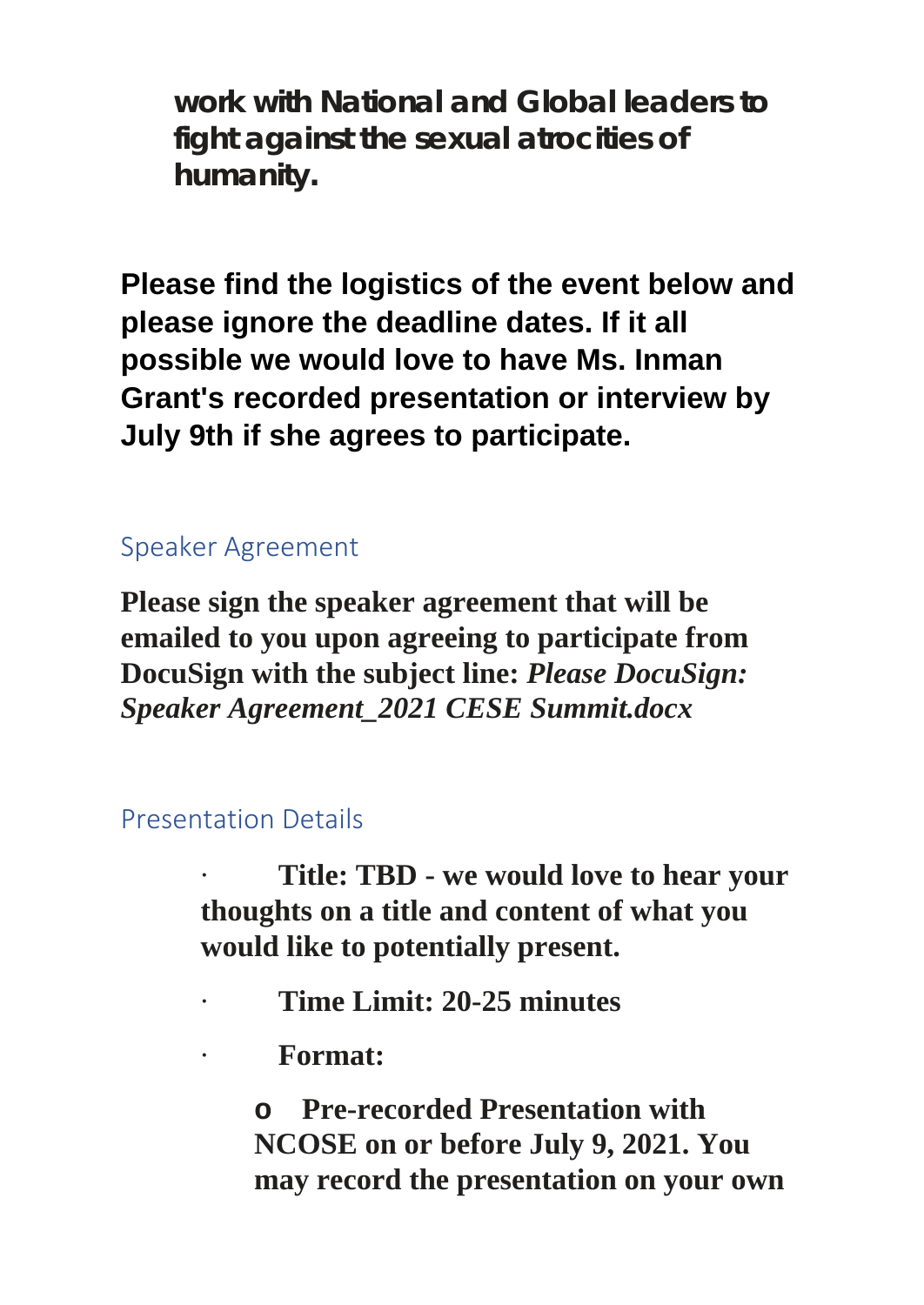**and send us the downloadable file or you may record with us via Zoom. Please let us know which you prefer.** 

**We are also open to doing an interviewstyle presentation with our VP, Haley McNamara.** 

### Honoraria

· **We can offer you \$100 USD honoraria for your pre-recorded presentation for participating. We will send payment by PayPal or by check by Aug 5.** 

· **Affiliate Opportunity: The Summit is free to attend in real-time, but upgraded tickets can be purchased for life-time access to presentations. If you would like to promote the Summit and receive 50% of any tickets purchased through your affiliate link, please reach out to us at @ncose.com and we will create a custom link for you.** 

· **You can also use the event platform to push any books, programs, or products you may have (of course you keep 100% of proceeds).**

**Logistics** 

## · **Event**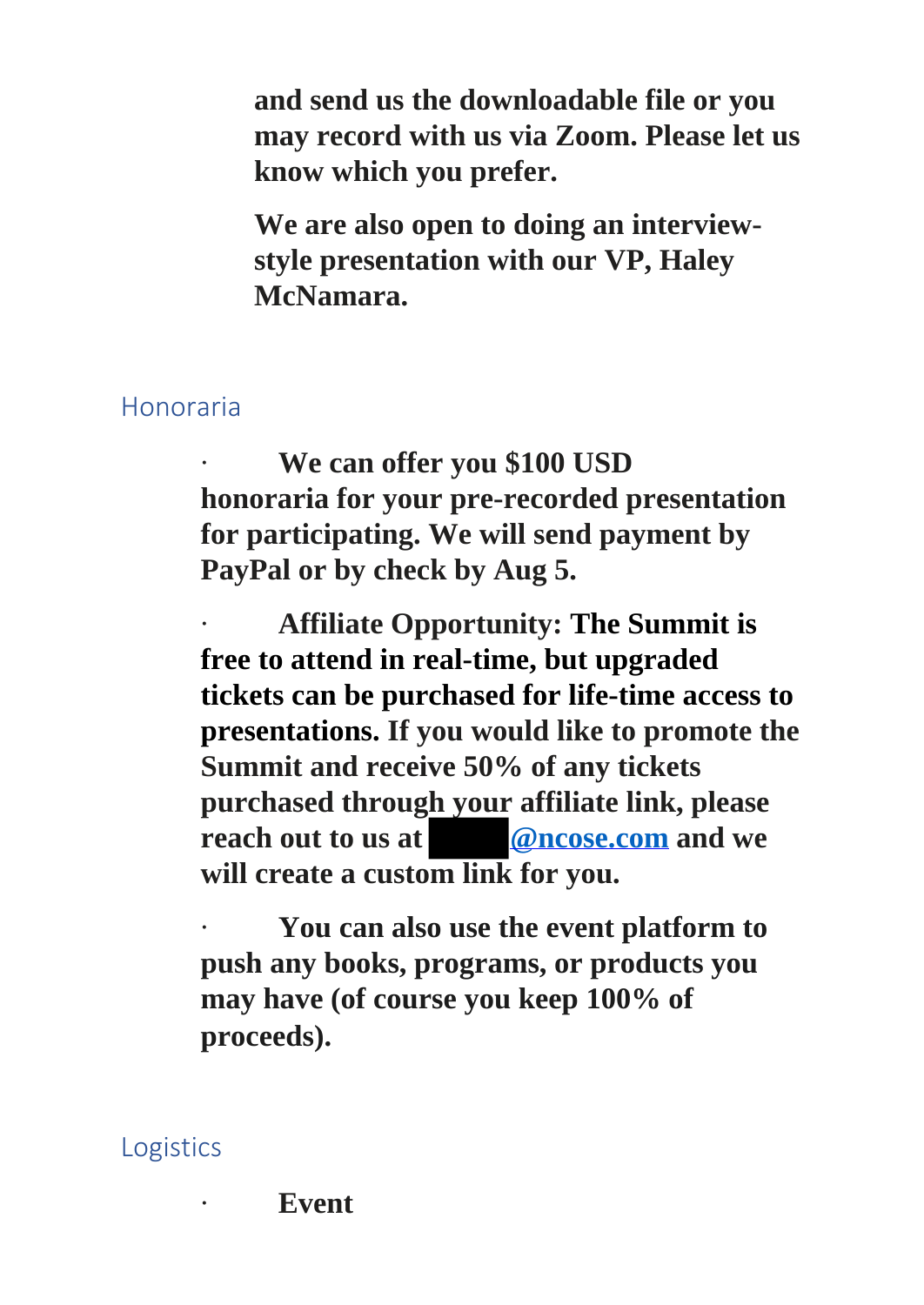**Website: www.EndExploitationSummit.com** 

· **The guiding values behind this event can be found here.** 

· **You can find promotional content to share with your network here. Password:** 

· **The #CESESummit is hosted by the National Center on Sexual Exploitation, director of the Coalition to End Sexual Exploitation. You can learn more about and join the Coalition here.** 

**Attached is our speaker information packet with further details. We will be sending your Whova (the platform we are using for the summit) link shortly for you to review.** 

**Please let me know what else I can do to help. , if you would like to set up a meeting this week, I can arrange that as well or if email is good to communicate by, that works for me too.**

**We appreciate the consideration and look forward to hearing from you.**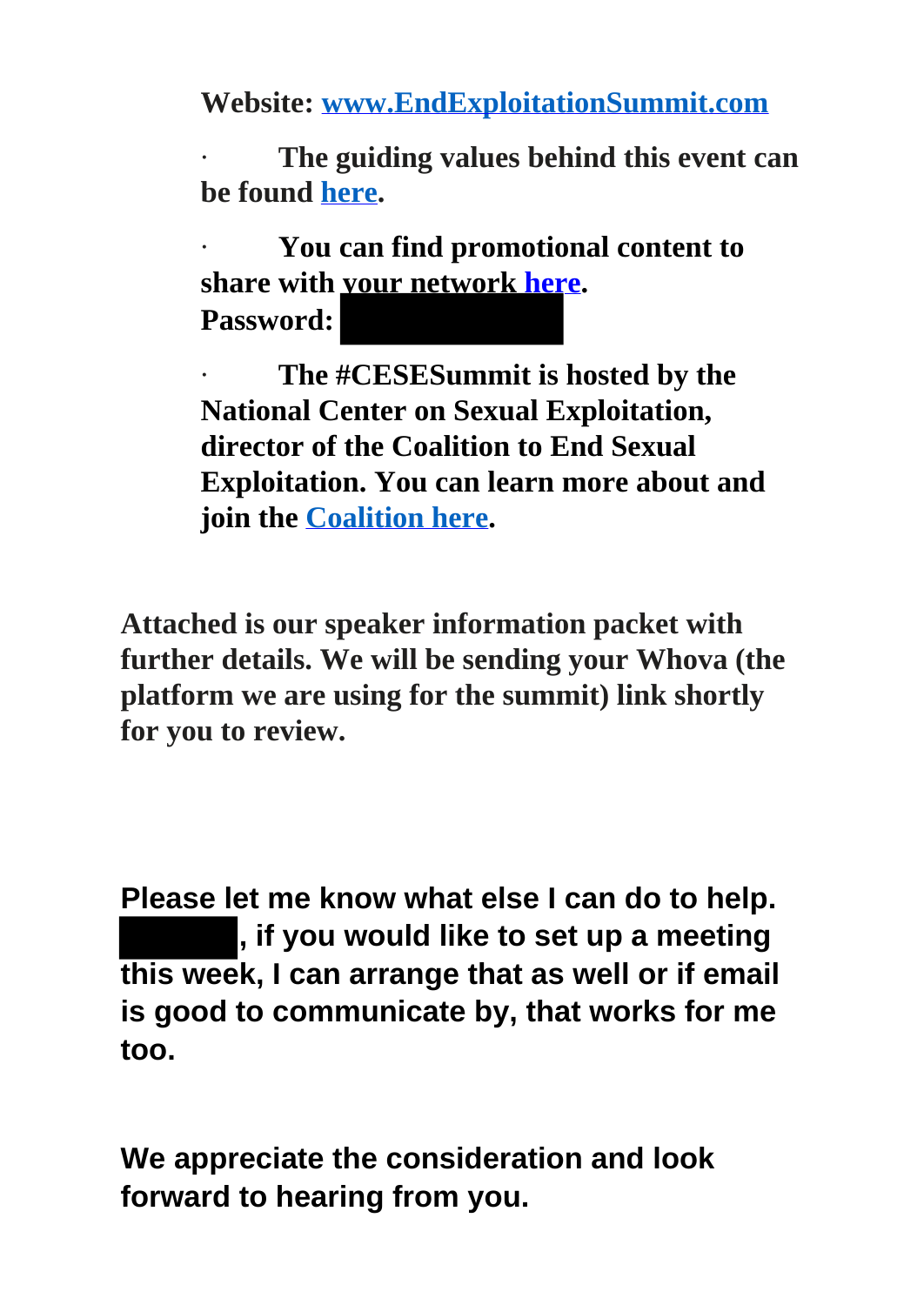**Warm Regards,**

**Katheryn Snyder**

## **Global Partnerships and Events, Fellow | National Center on Sexual Exploitation**

**E: @ncose.com**

**W: www.EndSexualExploitation.org**



**Dear Katheryn**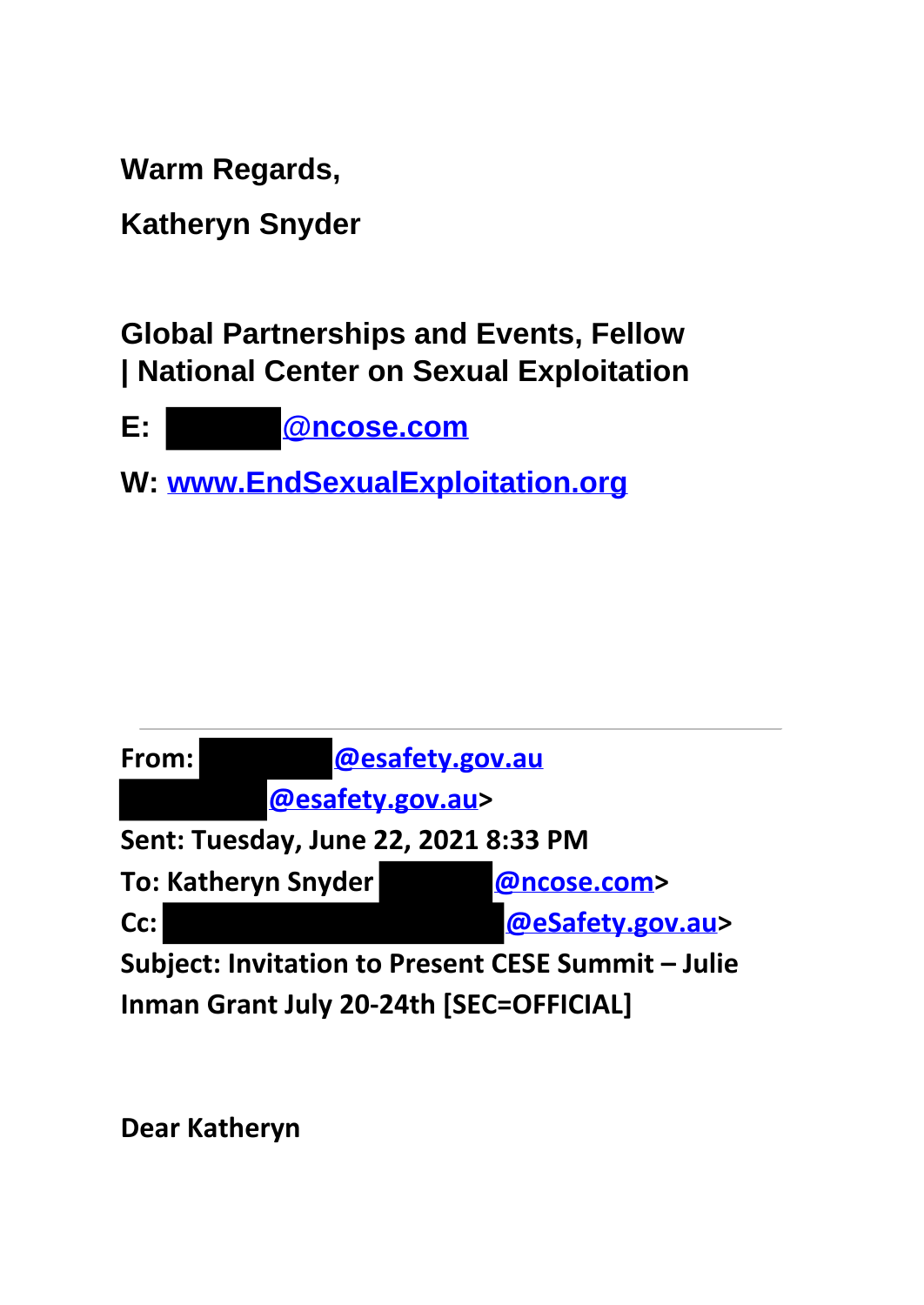**Sincere apologies for the late reply. We have had major deliverables this month including our Online Safety Bill going through the Senate.**

**Thank you for the kind invitation sent to the eSafety Commissioner, Ms Julie Inman Grant to participate in the upcoming CESE Summit in July for a live panel discussion.**

**If possible, are you or a colleague available to have a brief chat with our Senior Executive Officer, to clarify the options available for the Commissioner for both the virtual live platform (panel) or a pre-recorded (presentation) platform logistics and perhaps discuss the content other panelists will speak to, at your earliest convenience.**

**We realise the Summit is fast approaching and we will be in a position with the Commissioner's schedule to make a decision.**

**I have copied into this email for further communications.**

**Kind regards**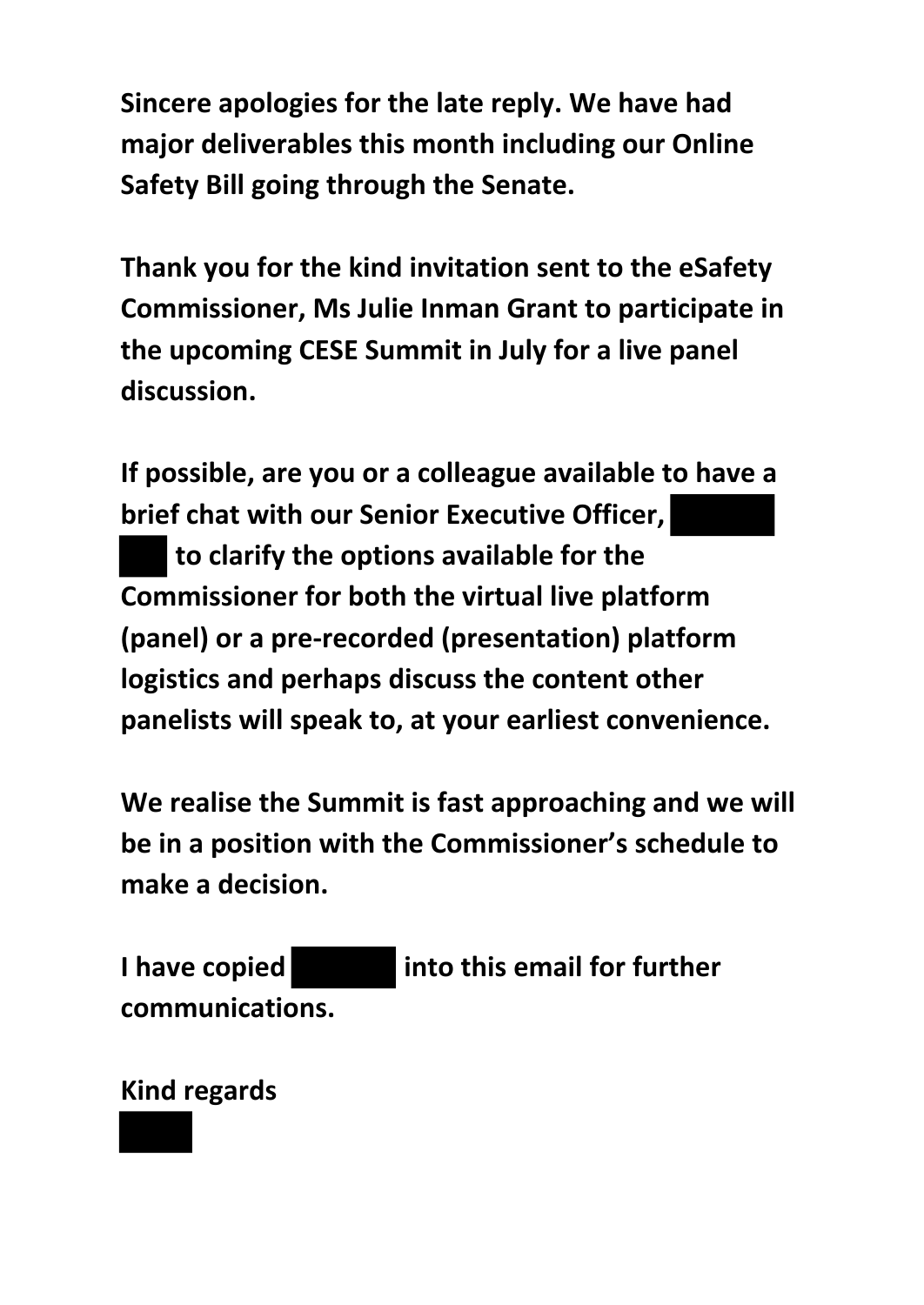## Senior Executive Assistant to Julie Inman Grant,

#### **Commissioner**



eSafety acknowledges the Traditional Custodians of country throughout Australia and their continuing connection to land, water, culture and community. We pay our respects to Aboriginal and Torres Strait cultures, and to Elders past, present and emerging.

**NOTICE:** This email message is for the sole use of the intended recipient(s) and may contain confidential and privileged information. Any unauthorized review, use, disclosure or distribution is prohibited. If you are not the intended recipient, please contact the sender by reply email and destroy all copies of the original message.

NOTICE: This email message is for the sole use of the intended recipient(s) and may contain confidential and privileged information. Any unauthorized